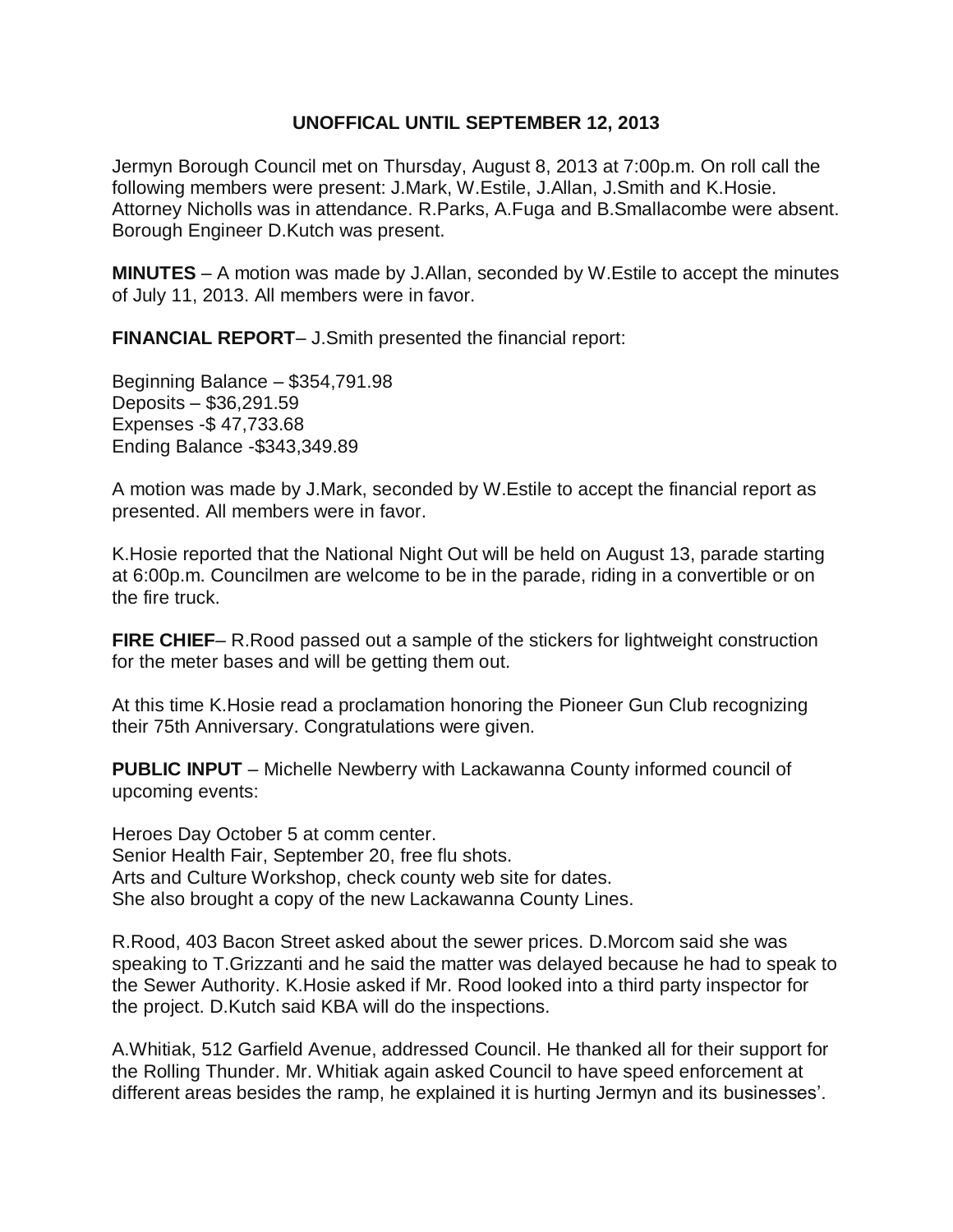He said that the Carbondale Chamber of Commerce lists towns but not Jermyn or Mayfield. 107 is the busiest ramp off the Casey Highway . He said he spoke to police officers, state troopers, and guards from Waymart and Farview and they are afraid to travel 107. He said Jermyn wrote 666 speeding tickets in seven months and the state troopers 1453. There were only 7 drug arrests in Jermyn and drugs are a big problem. K. Hosie said she has come down 107 and looks down and is going 45 miles per hour and she is happy they are giving tickets. Mr. Whitak asked for the police to run speed in different areas. Mrs. Hosie said they are in different locations. J.Mark said that he has also heard out of towners do not want to come to Jermyn. He also said that parking tickets were given by Jermyn Police in Archbald. There was a remark about the Enradd system being set up in Mayfield. Officer M.McMorrow said it is not set up in Mayfield.

J.Smith said he has spoken to Acting Chief Arthur and has requested different locations for speed enforcement and he has done it. He said he has been approached to help with tickets, one in a 25 going 63 another going 53mph, his reply was no. Mr.Smith said he trusts Chief Arthurs' judgment and he does a very good job. Officer McMorrow said they do not ticket drivers going 8, 9, or 10 miles over the speed limit. They give citations when they are going 17,18 up to 25 mph over the speed limit.

Mr.Whitiak mentioned drivers being pulled over by the police in his parking lot. K.Hosie said the police have no control over where a driver stops. Mr. Whitiak said that residents of the White Elephant park in his lot and the police say they cannot go on private property. Mr.s Hosie said to have them towed.

**FINANCE** –J. Smith asked the secretary to check an invoice from D&A Emergency Equipment in the amount of \$278.80.

A motion was made by J.Smith seconded by J.Mark to pay invoices in the amount of \$3,272.78. All members were in favor.K. Hosie asked the payment be held until the secretary has spoken to Chief Arthur.

**PUBLIC WORKS**– W..Estile reported that Rock Bottom has started the repairs to Bridge Street.

**ZONING OFFICER**– R.Chase reported there have been 8 or 10 permits issued. He has caught 5 residents without permits. He is working on illegal signs on utility poles.

**RESOLUTION/FORD EXPLORER** – A motion was made by J.Mark, seconded by W.Estile to pass a resolution to put the Ford Explorer out for sale. All members were in favor.

**BUREAU VERITAS** – A motion was made by J.Smith seconded by W.Estile to give Attorney Nicholls authorization to send Bureau Veritas a letter addressing the 90 day notice. All members were in favor.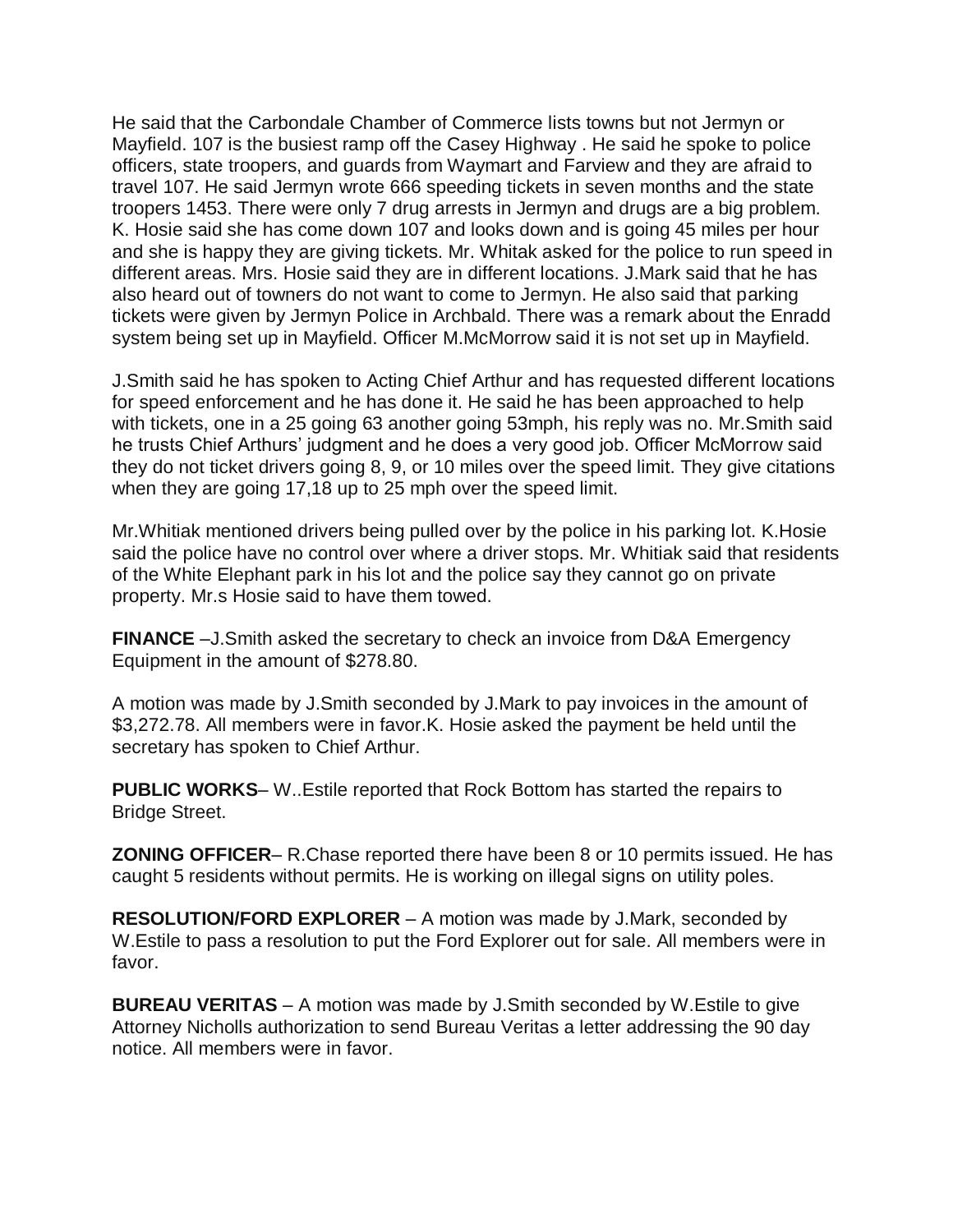**ADAMS CABLE** – Attorney Nicholls explained the 20 year agreement with Adams Cable is ready except for one minor change. Mr.Nicholls said they would give the Borough free cable. It was said we have free cable we wanted to know about free internet. Mr. Mark said free internet for the fire companies. Mr.Nicholls said he would ask about free internet service for the borough building and the fire companies.

A motion was made by J.Mark, seconded by J.Allan to renew the contract with Adams Cable for twenty years. All members were in favor.

**RECYCLING TRUCK** – Attorney Nicholls explained he has spoken to DEP and was told we do not have to reimburse them for the old truck when we sell it. He asked them to put it in writing. He explained we have to send DEP a letter notifying them we will be selling the truck. A motion was made by J.Smith ,seconded by J.Allan to give Attorney Nicholls permission to send a letter to DEP notifying them that we will be selling the truck. All members were in favor.

K. Hosie reported that the secretary was in contact with Direct Energy and we do not have to be a member of the Chamber of Commerce to participate.

**LACKAWANNA COUNTY RE-INVEST GRANT** – A motion was made by J.Smith seconded by J.Allan to pass a resolution to participate in the Lackawanna County Re-Invest program, applying for a grant for the soft costs for the Rushbrook Creek Flood Project. All members were in favor.

A motion was made by J.Smit h seconded by J.Mark to pass a resolution to participate in the Lackawanna County Re-Invest program. applying for a grant for the paving of the 400 and 700 blocks of Jefferson Avenue. All members were in favor.

**WRIGHT CENTER 5K WALK**– A motion was made by J.Mark seconded by J.Allan to give permission to the Wright Center for their 5k walk. All members were in favor.

K.Hosie asked D.Kutch to take a look at the basement in the borough building, there has been some flooding and there is a musty smell in the building. Mr.Kutch said they could check the moisture levels, find the source and eliminate it.

**HANDICAPPED SIGN**– A motion was made by J.Mark seconded by J.Allan to place a handicapped parking sign at 501 Jefferson Avenue. All members were in favor.

**AWARD ROOF BID** – The lowest bid from Eastern Roofing was: Base Bid – \$48,300.00 /roof

Alternate – \$17,900/sky lights

D.Kutch said the bid for \$17,900.00 was very high. He said he tubes for sky lights in his basement. He said it would be better to do it when they are putting the roof on rather than later. He asked Tony to contact Eastern to get a breakdown on labor and